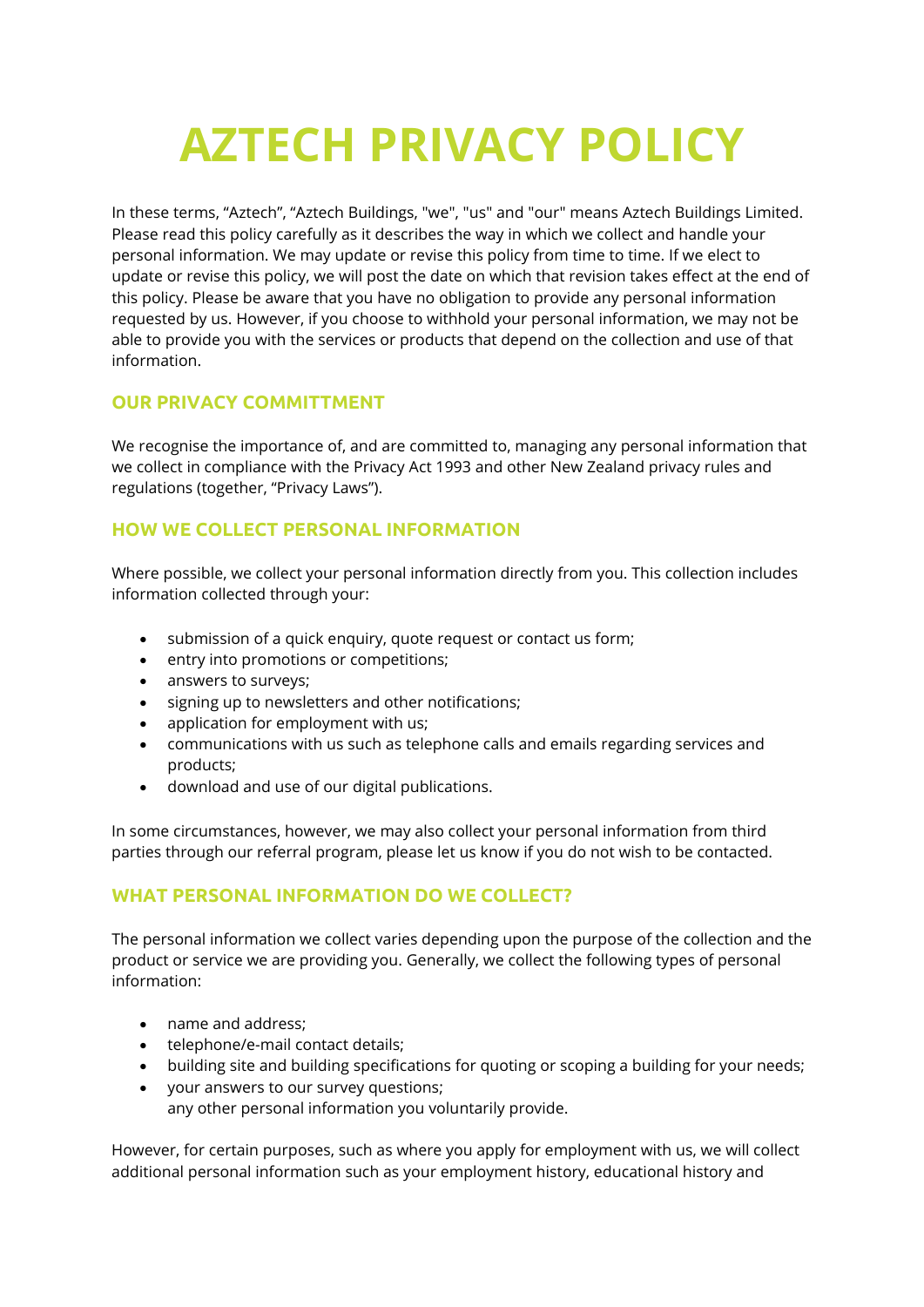employment references. We generally do not collect sensitive information that is associated with an identifiable individual.

We may collect information that would be sensitive personal information about an identifiable individual with the individual's consent where the collection is related to provision of a service or other benefit to the individual.

If you provide us with sensitive information on an unsolicited basis, we assess whether such information is reasonably necessary for one or more of our functions or activities. The unsolicited sensitive information you disclose to us may be used and disclosed for the purpose for which you provided such information or, where you would reasonably expect us to, we may use the information for a directly related secondary purpose. We may also disclose or use the information for other purposes with your consent or if required to by law.

#### **WHY DO WE COLLECT YOUR PERSONAL INFORMATION?**

We will collect your personal information if it is reasonably necessary for the performance of our business activities and functions, which includes providing a range of products and services to you, some of which are listed below. We may contact you for any purpose, including to provide you with promotional material and special offers that we consider may be of interest to you. You can unsubscribe from receiving promotional emails from us at any time by either:

- following the unsubscribe instructions contained in such emails; or
- by contacting us using the details set out at the end of this policy.

## **SALES PROMOTIONS, COMPETITIONS, SURVEYS AND EVENT REGISTRATIONS**

We collect personal information when you respond to one of our promotions, competitions or surveys or when you register to attend an event in order to inform you if you have won a prize, to place you on a guest-list to the event and to help us better understand what products and services you would like to receive information about in the future.

## **REGISTRATION FOR OUR LOYALTY CLUBS.**

We collect personal information when you sign up to join one of our loyalty clubs. By providing this personal information we are able to keep you updated on special offers and events that you may be interested in and to reward your commitment to the brands.

#### WHO DO WE DISCLOSE YOUR INFORMATION TO?

We provide your personal information to third parties in order to carry out our business activities and functions. This may include:

- organisations who are sponsoring or otherwise involved with or participating in a promotion, offer, competition or survey;
- other companies or individuals we engage to perform functions on our behalf, such as mailing a subscription, processing credit card information, mailing information or prizes, data analysis, telemarketing, research and advertising; and
- with your specific and prior consent, to other companies or individuals for the purposes you have consented to.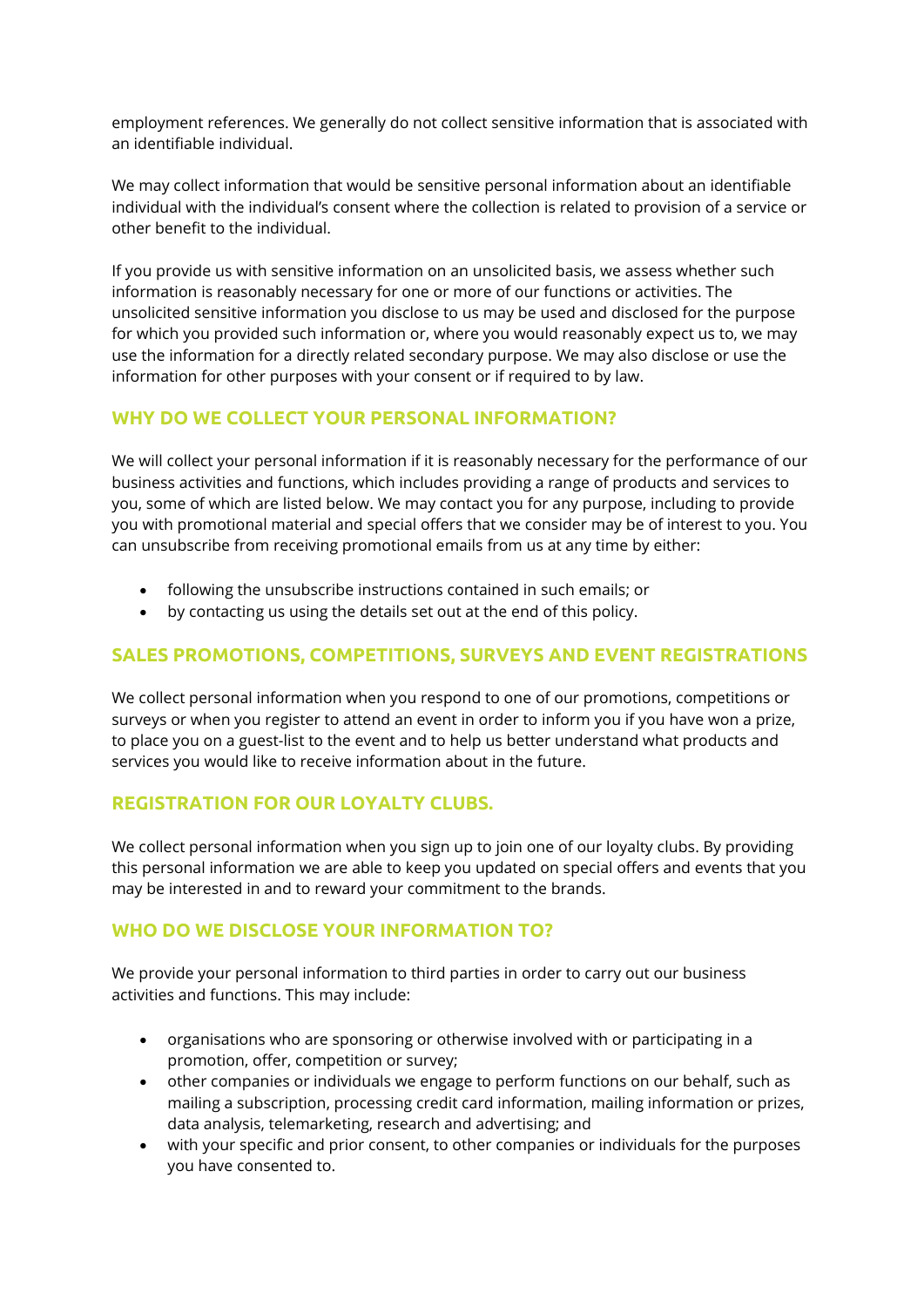Your information may also be used for market research purposes. Your personal information will only be used for legitimate research purposes. When we provide your information to third parties, we will not provide your name or email address in connection with your answers. We may provide other information we have collected from you in the past in connection with your answers. This other information may include, but is not limited to, your age, region, marital status, income and whether you have children. We, and all third parties we disclose your personal information to, will not use your information to market products to you directly.

We ensure that any organisation which we disclose your personal information to is subject to appropriate contractual obligations to safeguard and protect your personal information and comply with all Privacy Laws.

In certain circumstances, we may disclose your personal information where required or authorised to do so by law, including in emergency situations and to assist law enforcement agencies. We will always ensure that those to whom we disclose your personal information have the legal right to receive it.

#### **HOW IS YOUR PERSONAL INFORMATION SECURED?**

We understand that the security of your personal information is important. As such, we take reasonable steps to protect your personal information from misuse, interference, loss, unauthorised access, modification or disclosure. We store information both at an onsite secure server and at trusted third party storage providers. We undertake regular training of our staff to ensure that they are aware of our privacy commitments and our obligations in the collection, use and disclosure of personal information.

## **ACCESS TO AND CORRECTION OF PERSONAL INFORMATION**

In certain circumstances where you have a sign in to your customer details and/or you can access your own personal information via your membership you will be required to follow prompts to access, correct or update your personal information. If this option is available to you directly, we will clearly mark it for ease of access.

You can access or correct your personal information by contacting us using the 'Contact Details' set out below. Please provide us with as much detail as you can about the particular information you wish to access or correct, in order to help us retrieve it.

In certain circumstances, we may refuse your request to access, or correct, your personal information. If that is the case, we will provide you with reasons for that decision unless it is unreasonable for us to do so. We take reasonable steps to make sure that the personal information we use is accurate, complete and up-to-date including updating personal information when we are advised by you that your personal information has changed.

If you wish to delete the personal information we hold about you, please let us know by contacting us using the 'Contact Details' set out below and we will take reasonable steps to delete the information, unless we are required to retain it for legal reasons.

#### **THE USE OF COOKIES AND WEB BEACONS**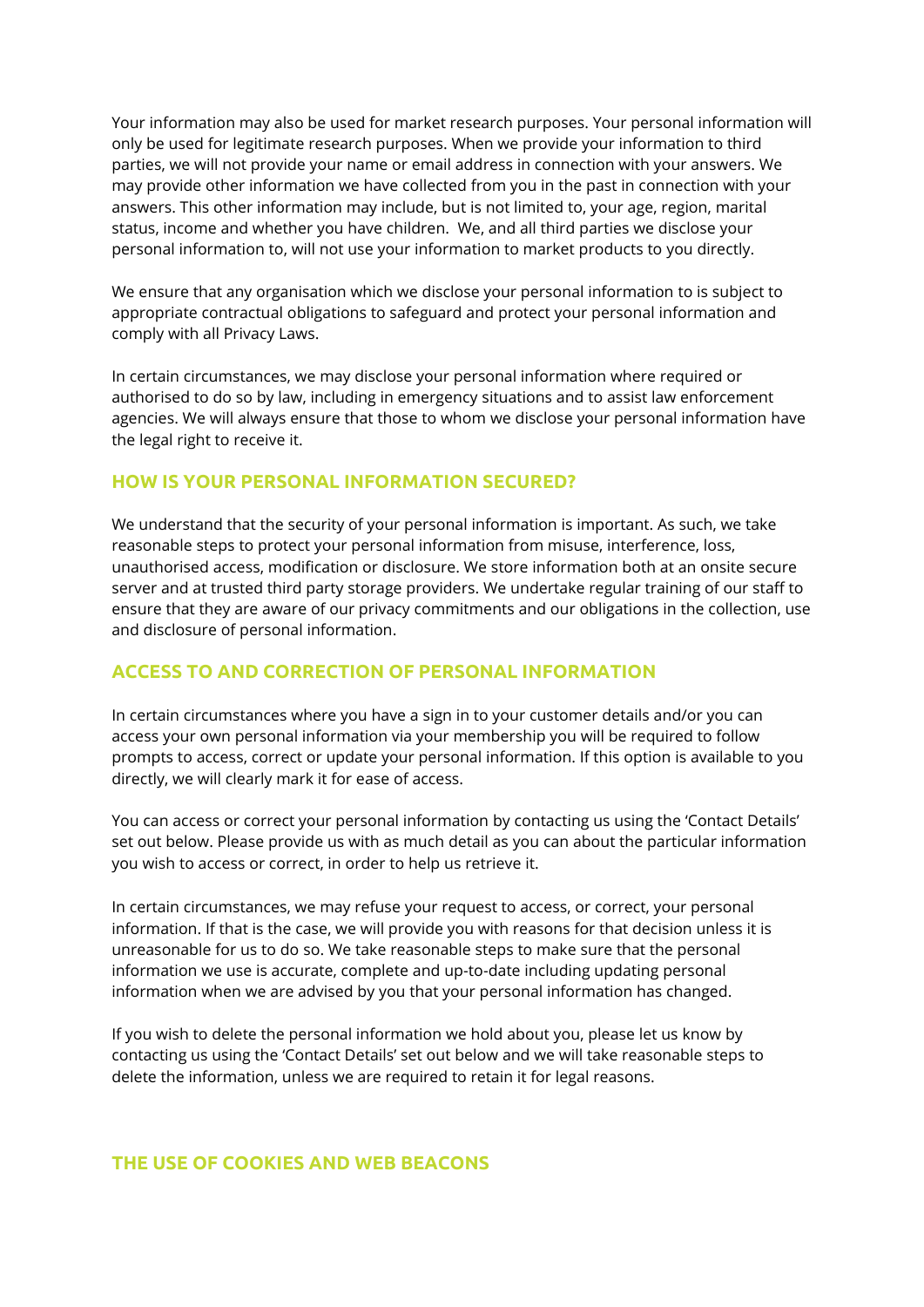Information may be collected when you access our website, such as the time and specific page or app you visited. This information is collected through "cookies". A "cookie" is a small piece of information, or file, that a website or app sends to your computer's hard drive while you are viewing that website or app for record keeping purposes. Most web browsers are automatically set to accept cookies. If you do not wish to receive any cookies you may set your browser to refuse cookies. However, this will mean you will not be able to take full advantage of our websites or apps.

We, and our service providers, use the information collected from cookies for a number of reasons:

- for statistical purposes in order to track how many users we have and how often they visit our website or apps;
- to provide you with a more personalised, convenient and interactive experience on our website;
- to track who has viewed an advertisement or clicked-through an advertisement; and
- to provide you with a more targeted advertising experience both on and off our websites or apps, allowing us to impose restrictions where appropriate and monitor how effective an advertising campaign has been.

We engage analytic programs such as Google Analytics to analyse the performance of our websites and to provide us with reports that contain aggregated, de-identified benchmark information that assists us to understand when, and how many times, you have used our websites or apps. The anonymous information assists us in the selection of advertisements for groups of individuals.

We may also use Google Analytics features (including Google Remarketing, Google Display Network Impressions Reporting, the Double Click Campaign Manager and Google Analytics Demographics and Interest Reporting) on our website. Google Analytics uses both first party and third party cookies to record standard internet traffic information such as when, and how many times, you have visited our websites or apps. We, and some third parties (including Google), also use the information to optimise advertising selection for groups of individuals based on demographic information. The cookies allow us and other third parties (including Google) to evaluate your interactions with advertising services on our websites and apps and serve targeted advertising on those websites and apps and across the Internet. We have enabled Google Analytics for Display Advertising, which allows Google and other third parties to advertise to you on our websites and apps and across the Internet.

By using Google Ads Settings (located at https://www.google.com/settings/ads), you can opt out of these features at any time and customise your Google Display Network Ads. Alternatively, you can opt out of a third party's vendor's use of cookies by visiting the Network Advertising Initiative opt-out page (located at [https://www.networkadvertising.org/choices/\)](https://www.networkadvertising.org/choices/).

## **THIRD PARTY WEBSITES**

When you click on advertisements or links on any of our websites or through our apps, you may be redirected to a third party website. The linked websites are not under our control and we are not responsible for the conduct of companies linked to our websites or apps. By placing a link to a particular product, we are in no way endorsing that product. We recommend that, before